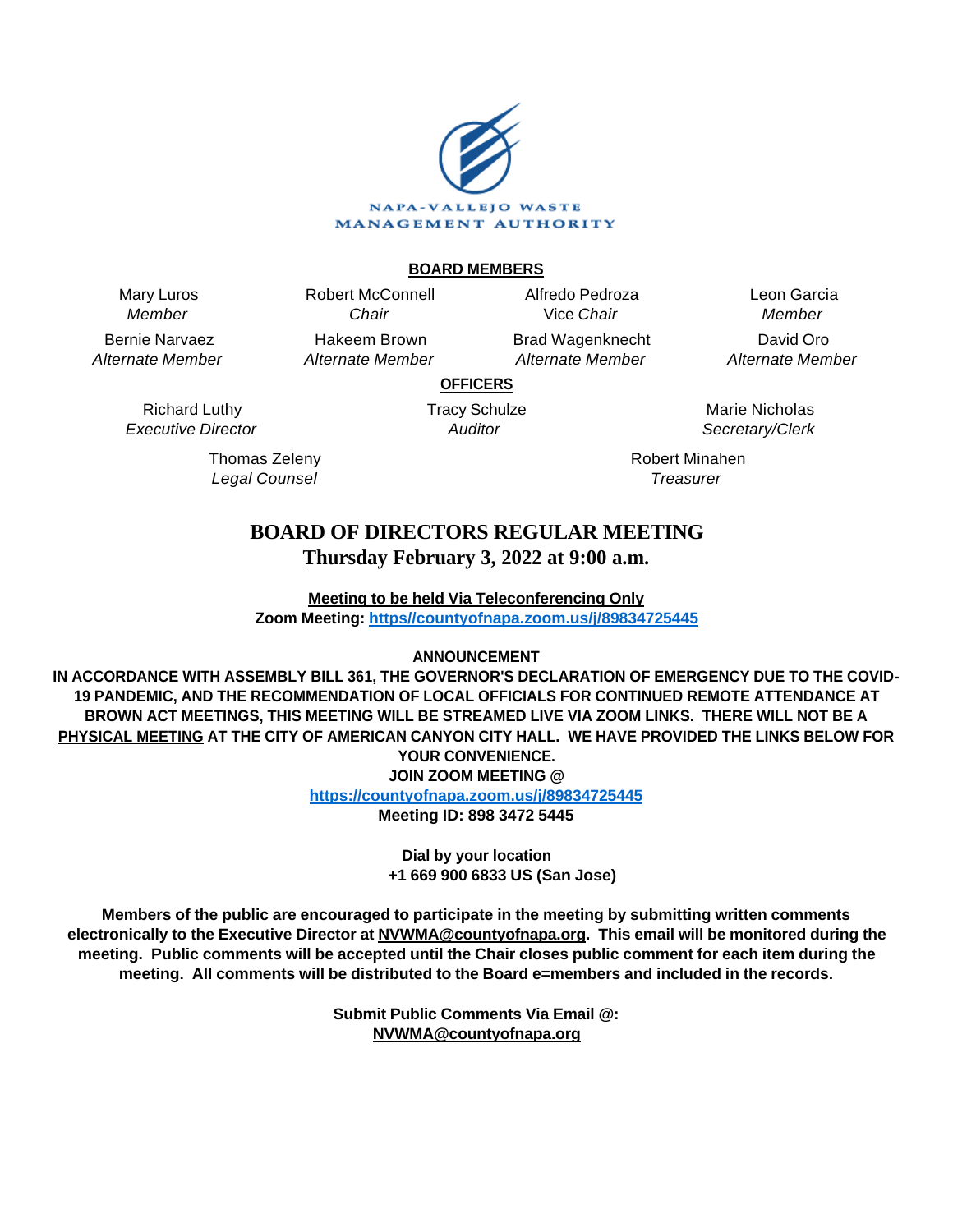#### **GENERAL INFORMATION**

The Napa-Vallejo Waste Management Authority meets the 1st Thursday of each month at 9:00 A.M. at 4381 Broadway Street, Suite 201, American Canyon, California 94503. The meeting room is wheelchair accessible. Requests for disability related modifications or accommodations, aids or services may be made no less than 72 hours prior to the meeting date by contacting 707 253-4471.

The Agenda is divided into two sections:

**CONSENT ITEMS:** These matters typically include routine financial or administrative actions, as well as final adoption of ordinances that cannot be both introduced and adopted at the same meeting. Any item on the CONSENT CALENDAR will be discussed separately at the request of any person. CONSENT CALENDAR items are usually approved with a single motion.

**ADMINISTRATIVE ITEMS:** These items include significant policy and administrative actions, and are classified by program areas. Immediately after approval of the CONSENT CALENDAR, ADMINISTRATIVE ITEMS will be considered.

All materials relating to an agenda item for an open session of a regular meeting of the Napa-Vallejo Waste Management Authority which are provided to a majority or all of the members of the Board by Board members, staff or the public within 72 hours of, but prior to the meeting, will be available for public inspection, at the time of such distribution, in the office of Auditor Controller, 1195 Third Street, Suite B-10, Napa CA 94559, Monday through Friday between the hours of 8:00 a.m. and 5:00 p.m., except for County holidays. Materials distributed to a majority or all of the members of the Board at the meeting will be available for public inspection at the public meeting if prepared by the members of the Board or Napa Vallejo Waste Management staff, and after the public meeting if prepared by some other person. Availability of materials related to agenda items for public inspection does not include materials which are exempt from public disclosure under Government Code sections 6253.5, 6254, 6254.3, 6254.7, 6254.15, 6254.16, or 6254.22.

**ANY MEMBER OF THE AUDIENCE DESIRING TO ADDRESS THE BOARD ON A MATTER ON THE AGENDA**, please proceed to the rostrum and, after receiving recognition from the Chair, give your name and your comments or questions. In order that all interested parties have an opportunity to speak, please be brief and limit your comments to the specific subject under discussion. Time limitations shall be at the discretion of the Chair or Board.

**AGENDA AVAILABLE ONLINE AT** www.countyofnapa.org

#### **1. CALL TO ORDER**

- **2. ROLL CALL**
- **3. PLEDGE OF ALLEGIANCE**

## **4. PUBLIC COMMENT**

In this time period, anyone who wishes to speak to the Authority Board of Directors regarding any subject over which the Board has jurisdiction, that is not on the agenda, or to request consideration to place an item on a future Board agenda, may do so at this time. Individuals will be limited to a three minute presentation. The Board of Directors will take no action as a result of any item presented at this time.

#### **5. PRESENTATIONS AND COMMENDATIONS**

#### **A. CY 2022 ELECTION OF CHAIR/VICE CHAIR**

REQUESTED ACTION: Accept nominations and elect officers for Chair and Vice-Chair for Calendar Year 2022.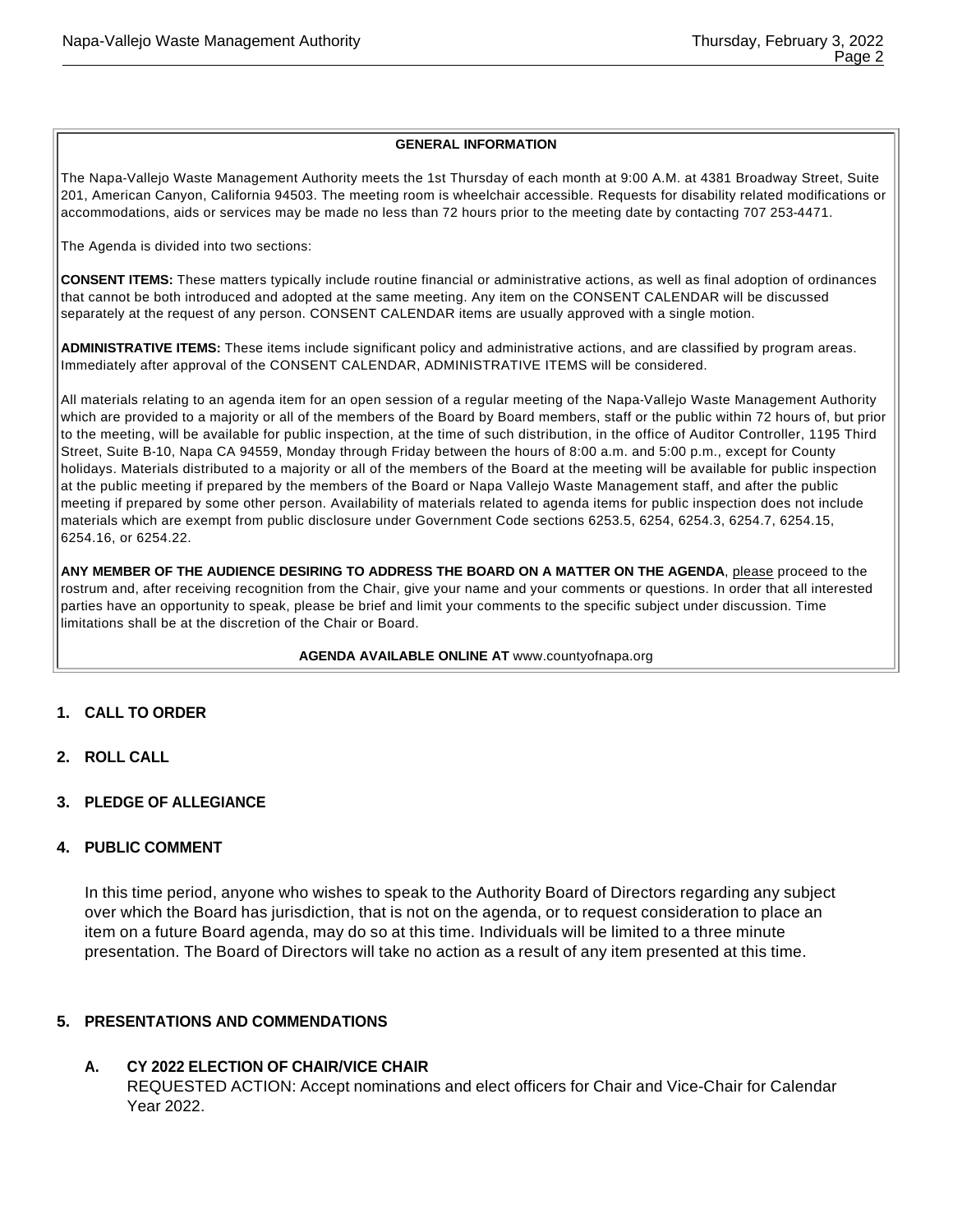#### **6. APPROVAL OF MINUTES**

## **A. APPROVAL OF MINUTES**

REQUESTED ACTION: Approval of Board Minutes for the December 2, 2021 Regular Meeting.

## **7. CONSENT ITEMS**

# **A. DETERMINATION OF MEMBERS' CALENDAR YEAR WASTE QUANTITIES**  REQUESTED ACTION: Approval of the Determination of the Members' 2021 Calendar Year Waste Quantities used to set the next Fiscal Year's weighted voting, as set forth in Section 8.3(c) of the Authority's Joint Powers Formation Agreement.

**B. AGREEMENT WITH R3 CONSULTING FOR REVIEW OF DRTS OPERATION AND COST INCREASES** REQUESTED ACTION: Approval and authorization for the Chair to sign Agreement 2022- 09 with R3 Consulting Group, Inc. in the amount of \$42,000, effective February 3, 2022, with extension provisions, for review of NROWS operating contract performance and proposed operating cost increases.

## **C. FINANCIAL REPORT**

REQUESTED ACTION: Staff requests acceptance of the Authority's FY 2022 1st and 2nd Quarter financial report (July 1, 2021 to December 31, 2021).

# **D. REMOTE TELECONFERENCE MEETINGS**

REQUESTED ACTION: Approval of Resolution No. 2022-08 making findings and declaring the Board's intent to continue remote teleconference meetings pursuant to Government Code section 54953(e), based on the Governor's declaration of a state of emergency and local recommendation for continued remote attendance at Brown Act meetings due to the threat of COVID-19.

#### **8. ADMINISTRATIVE ITEMS**

# **A. PERSONNEL COMMITTEE**

REQUESTED ACTION: Adoption of Resolution 2022-07 creating an Ad-hoc Committee to assist in hiring a new Executive Director.

#### **B. EXECUTIVE DIRECTOR'S REPORT**

DISCUSSION ITEM: Executive Director to report on Authority related activities.

#### **9. FACILITIES BUSINESS ITEMS**

# **10. OTHER BUSINESS ITEMS**